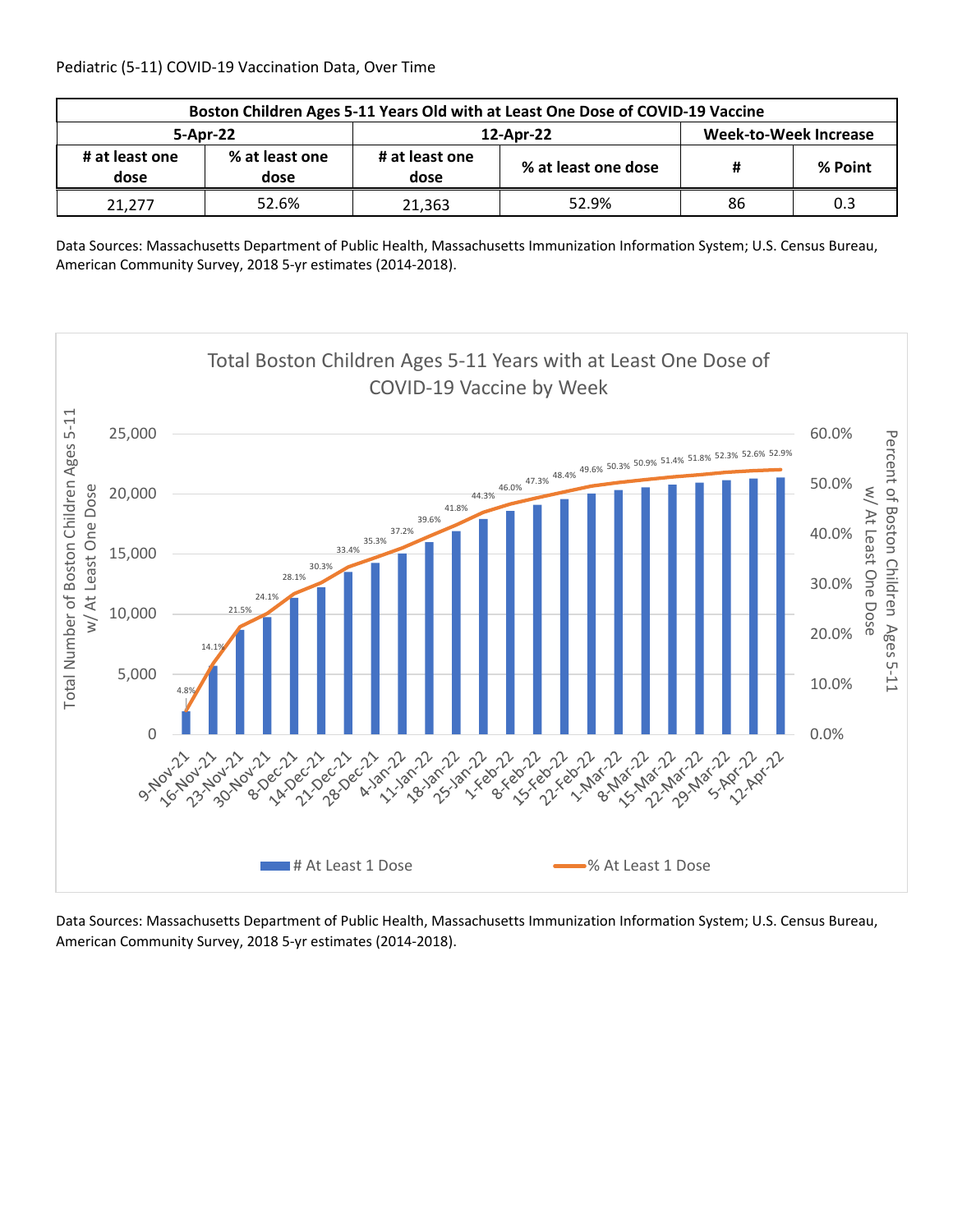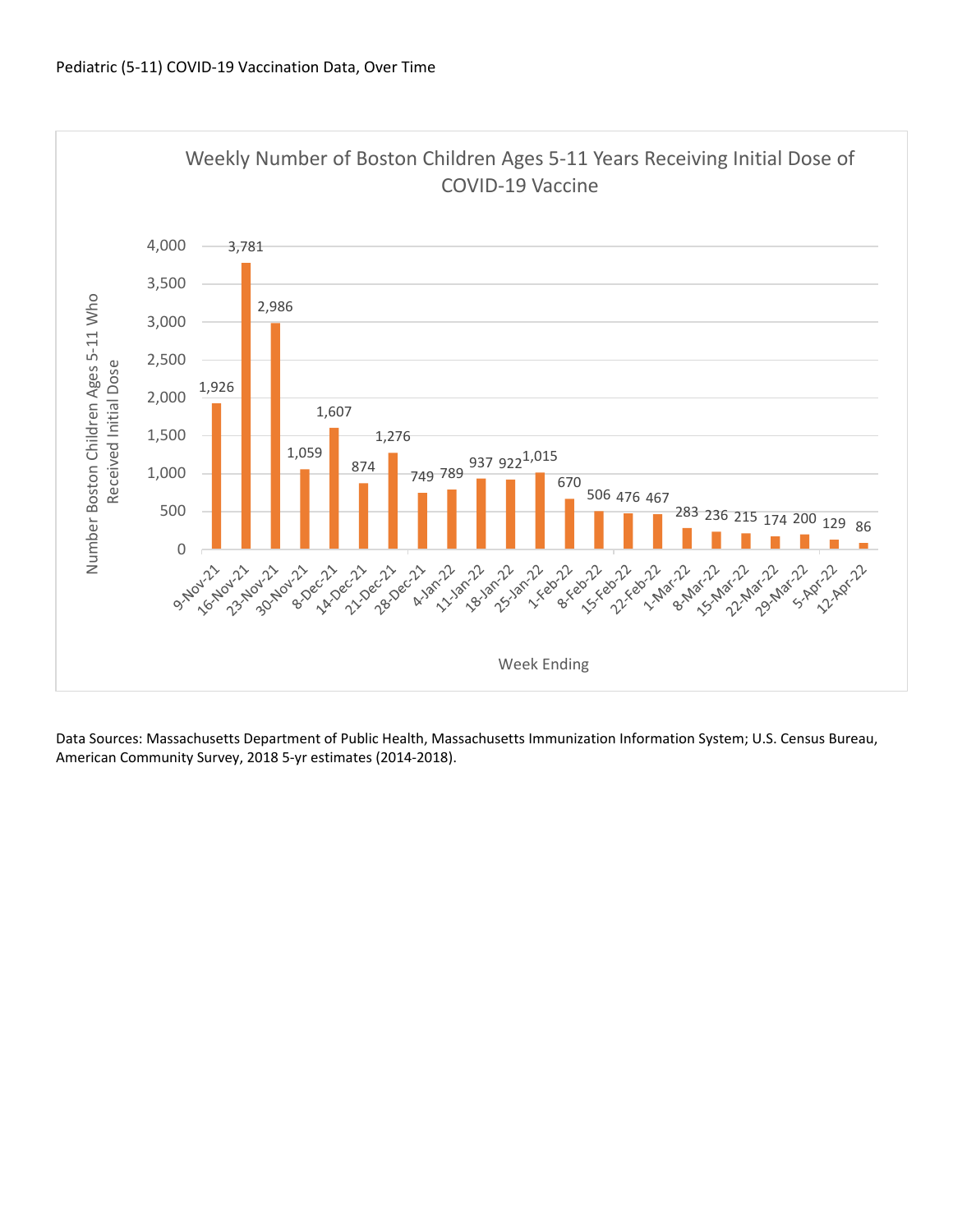| Boston Children Ages 5-11 Years Old who are Fully Vaccinated for the COVID-19 Vaccine |       |                       |                              |     |         |  |  |
|---------------------------------------------------------------------------------------|-------|-----------------------|------------------------------|-----|---------|--|--|
| 5-Apr-22                                                                              |       | 12-Apr-22             | <b>Week-to-Week Increase</b> |     |         |  |  |
| % Fully<br># Fully Vaccinated<br>Vaccinated                                           |       | # Fully<br>Vaccinated | % Fully<br>Vaccinated        | #   | % Point |  |  |
| 17,600                                                                                | 43.5% | 17,708                | 43.8%                        | 108 | 0.3     |  |  |

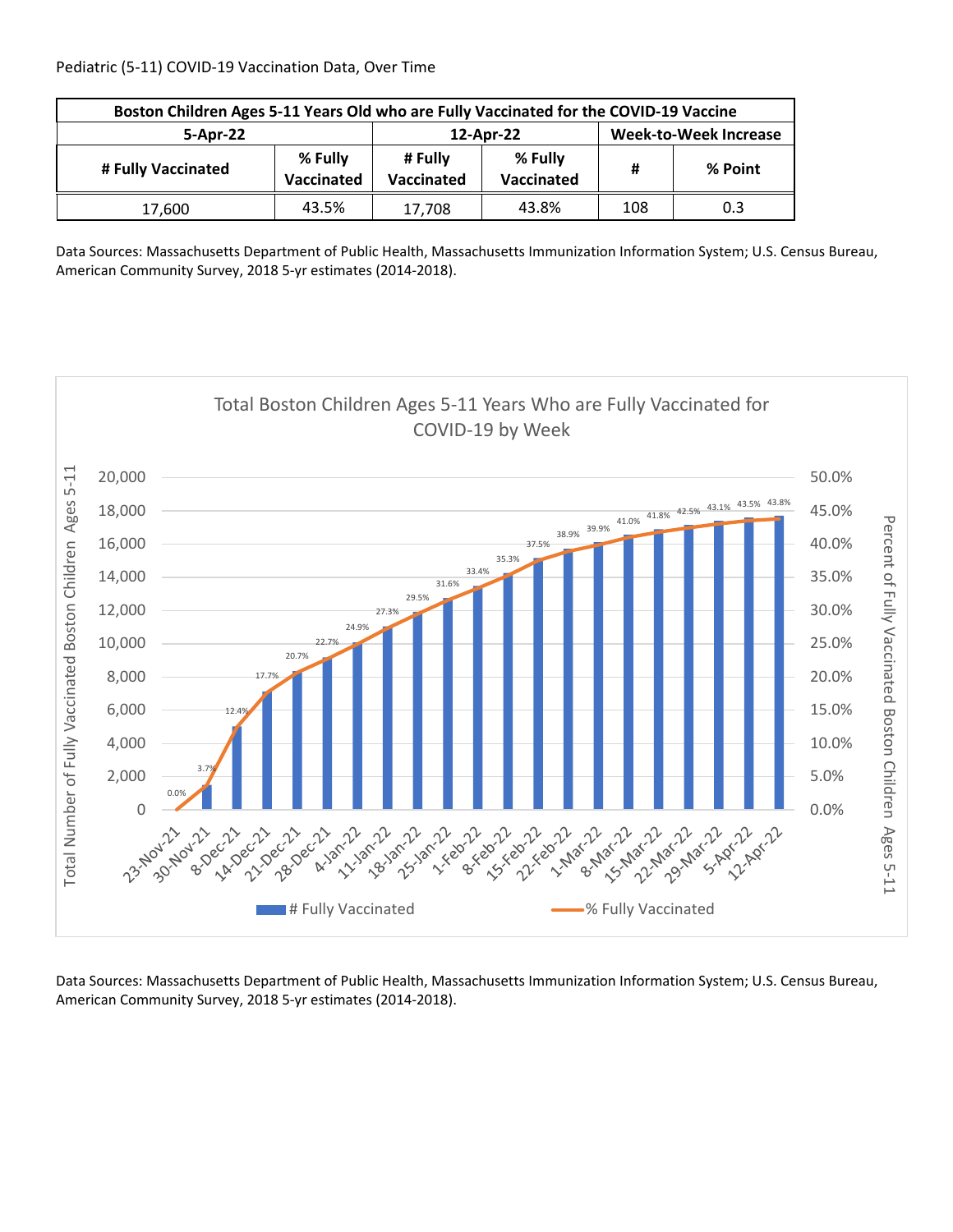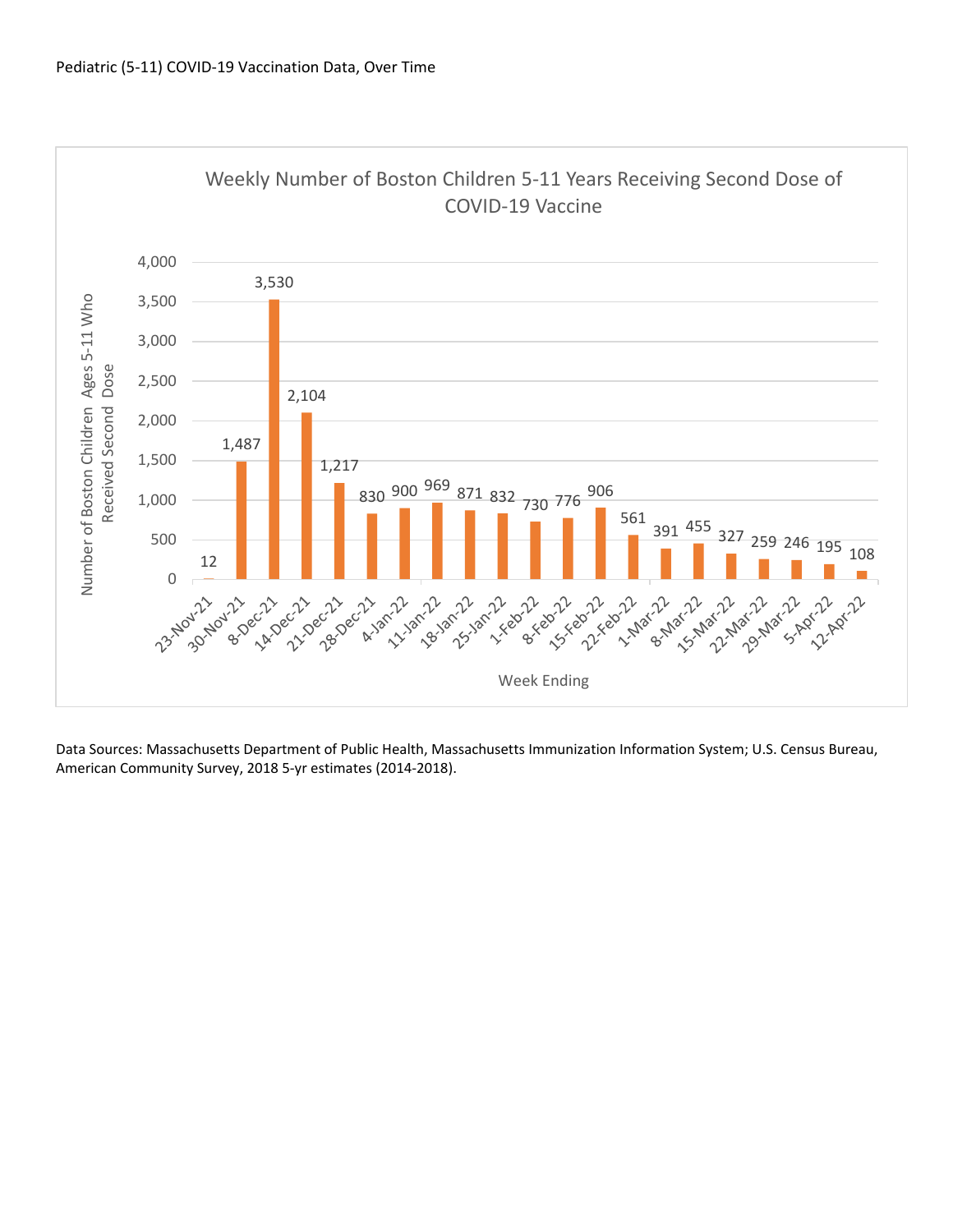

\* Total number of Boston children with at least one dose (5‐11 years old) is 21,363 as of 4/12/2022; population‐based percentages for children of other racial/ethnic groups (n=3,024) are not included in this chart due to unavailable comparable population data.

Asian/PI = Asian, Native Hawaiian, and Pacific Islander.

NOTE: Population estimates for the specified age group of children ages 5‐11 are not available by race/ethnicity. Therefore, the population size of children ages 5‐11 in each racial/ethnic group was approximated as follows: population estimate of children ages 5‐ 10 + 40% of the population estimate of children ages 10‐14.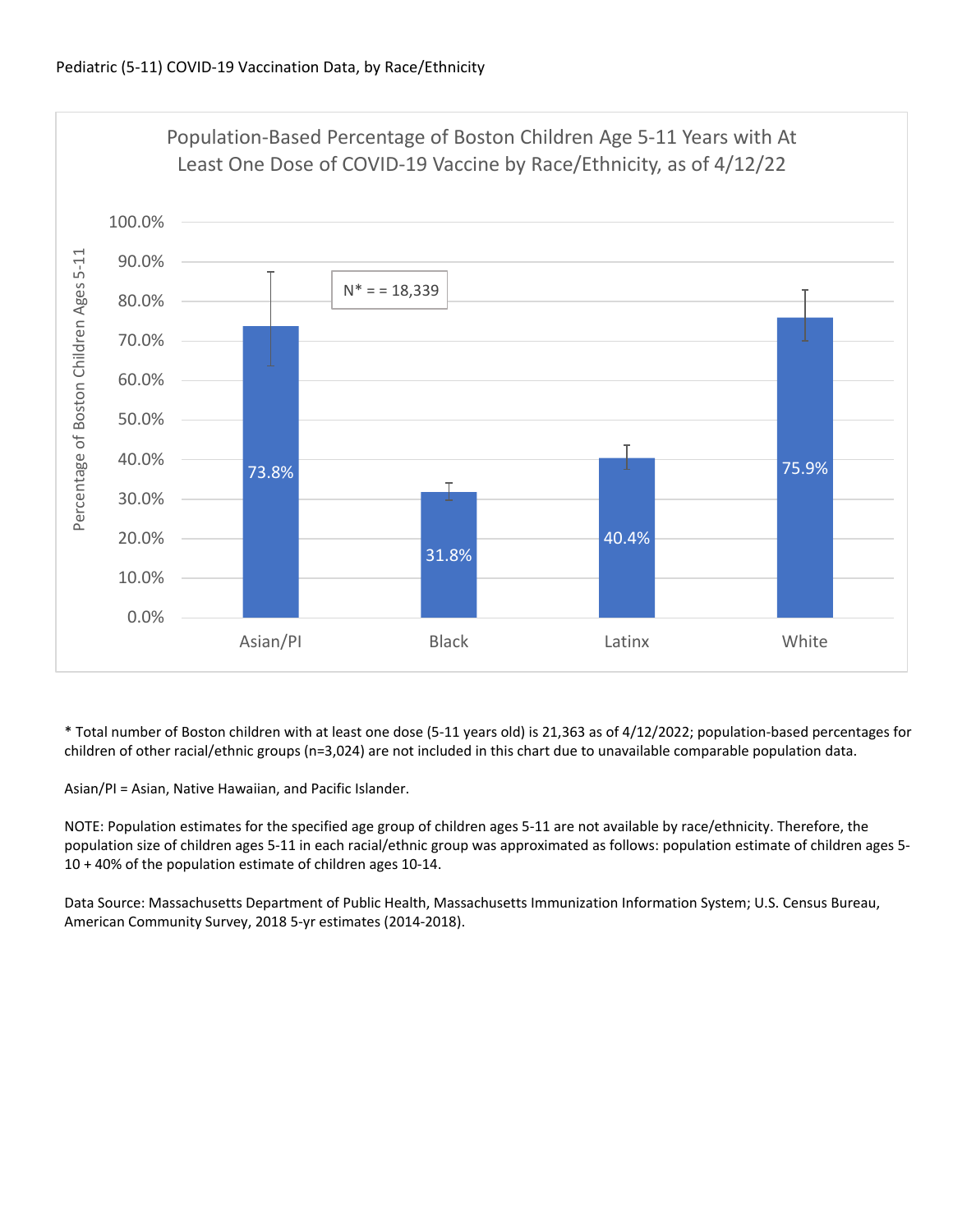

\* Total number of Boston children who are fully vaccinated (5‐11 years old) is 17,708 as of 4/12/2022; population‐based percentages for children of other racial/ethnic groups (n=2,361) are not included in this chart due to unavailable comparable population data.

Asian/PI = Asian, Native Hawaiian, and Pacific Islander.

NOTE: Population estimates for the specified age group of children ages 5‐11 are not available by race/ethnicity. Therefore, the population size of children ages 5‐11 in each racial/ethnic group was approximated as follows: population estimate of children ages 5‐ 10 + 40% of the population estimate of children ages 10‐14.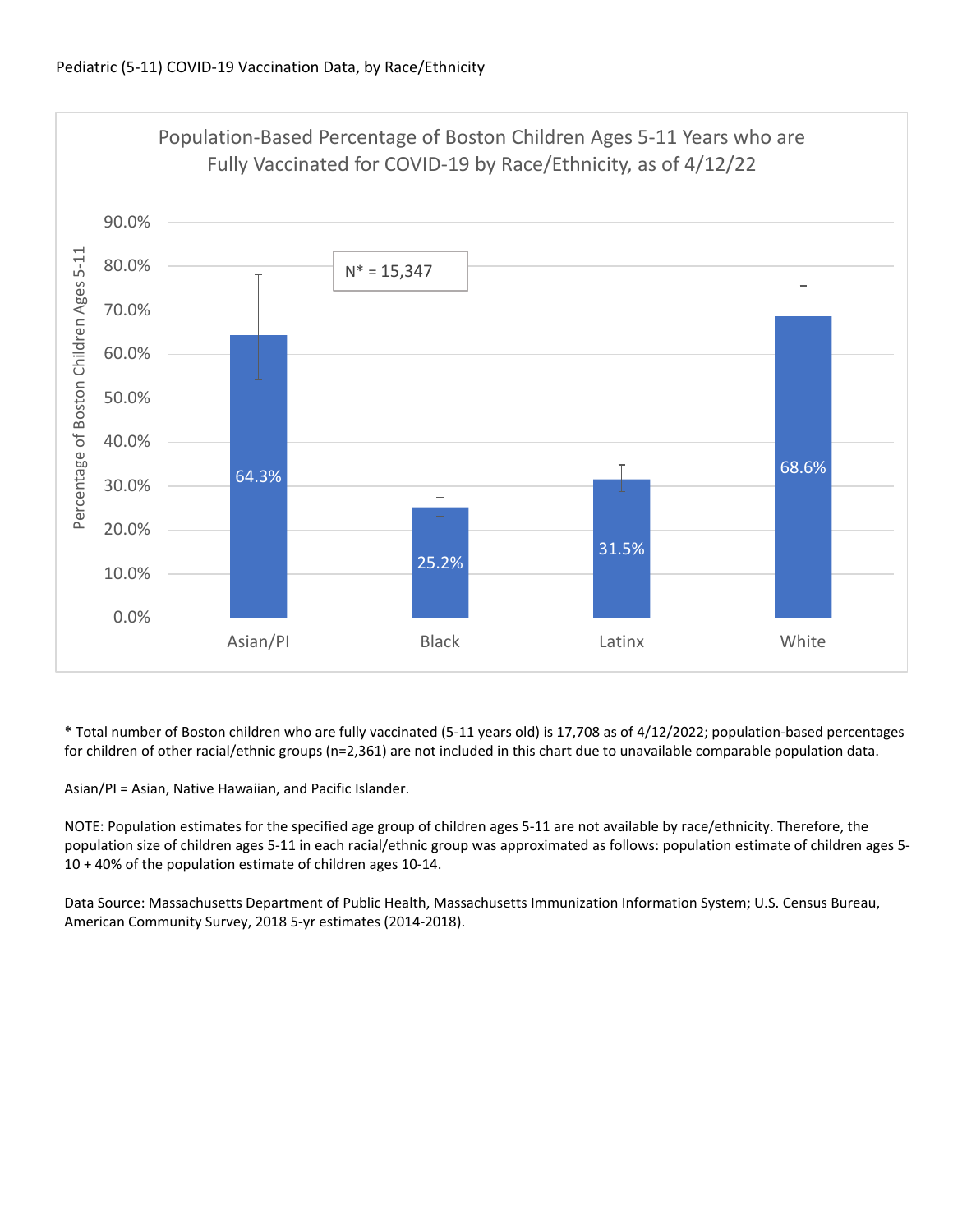| Boston Children Ages 5-11 Years with At Least One Dose of COVID-19 Vaccine by ZIP, as of 4/12/22 |            |            |                 |            |            |            |  |
|--------------------------------------------------------------------------------------------------|------------|------------|-----------------|------------|------------|------------|--|
|                                                                                                  | <b>ZIP</b> | Pop        | At Least 1 Dose |            |            |            |  |
| Neighborhood                                                                                     |            |            | Count           | % Estimate | 95% CI (L) | 95% CI (U) |  |
| BB/BH/DT/NE/WE                                                                                   | 02108      | $**$       | 115             | $**$       | $**$       | $**$       |  |
| BB/BH/DT/NE/WE                                                                                   | 02109      | $***$      | 94              | $***$      | $***$      | $***$      |  |
| BB/BH/DT/NE/WE                                                                                   | 02110      | $***$      | 48              | $**$       | $**$       | $**$       |  |
| South End                                                                                        | 02111      | 424        | 362             | 85.4%      | 60.7%      | 100.0%     |  |
| BB/BH/DT/NE/WE                                                                                   | 02113      | 159        | 71              | 44.7%      | 31.6%      | 76.0%      |  |
| BB/BH/DT/NE/WE                                                                                   | 02114      | 341        | 281             | 82.4%      | 53.9%      | 100.0%     |  |
| Fenway                                                                                           | 02115      | 707        | 280             | 39.6%      | 29.0%      | 62.2%      |  |
| BB/BH/DT/NE/WE                                                                                   | 02116      | 502        | 553             | 99.9%      | 84.0%      | 100.0%     |  |
| South End                                                                                        | 02118      | 1,573      | 844             | 53.7%      | 43.1%      | 71.1%      |  |
| Roxbury                                                                                          | 02119      | 2,550      | 1,146           | 44.9%      | 38.2%      | 54.5%      |  |
| Roxbury                                                                                          | 02120      | 762        | 297             | 39.0%      | 30.2%      | 55.0%      |  |
| Dorchester 21-25                                                                                 | 02121      | 3,563      | 1,160           | 32.6%      | 28.6%      | 37.8%      |  |
| Dorchester 22-24                                                                                 | 02122      | 1792       | 922             | 51.5%      | 42.1%      | 66.2%      |  |
| Dorchester 22-24                                                                                 | 02124      | 4778       | 1,963           | 41.1%      | 36.1%      | 47.7%      |  |
| Dorchester 21-25                                                                                 | 02125      | 2192       | 1,074           | 49.0%      | 41.7%      | 59.3%      |  |
| Mattapan                                                                                         | 02126      | 2591       | 880             | 34.0%      | 28.7%      | 41.6%      |  |
| South Boston                                                                                     | 02127      | 1543       | 801             | 51.9%      | 44.2%      | 62.8%      |  |
| East Boston                                                                                      | 02128      | 3815       | 2,062           | 54.0%      | 48.1%      | 61.6%      |  |
| Charlestown                                                                                      | 02129      | 1265       | 987             | 78.0%      | 64.0%      | 100.0%     |  |
| Jamaica Plain                                                                                    | 02130      | 1848       | 1,552           | 84.0%      | 71.8%      | 100.0%     |  |
| Roslindale                                                                                       | 02131      | 2742       | 1,573           | 57.4%      | 49.7%      | 67.8%      |  |
| <b>West Roxbury</b>                                                                              | 02132      | 1519       | 1,281           | 84.3%      | 69.9%      | 100.0%     |  |
| Allston/Brighton                                                                                 | 02134      | 541        | 329             | 60.8%      | 42.9%      | 100.0%     |  |
| Allston/Brighton                                                                                 | 02135      | 1367       | 975             | 71.3%      | 58.2%      | 92.1%      |  |
| <b>Hyde Park</b>                                                                                 | 02136      | 3153       | 1,492           | 47.3%      | 40.5%      | 56.9%      |  |
| Allston/Brighton                                                                                 | 02163      | $***$      | $\ast$          | $**$       | $***$      | $***$      |  |
| BB/BH/DT/NE/WE                                                                                   | 02199      | $***$      | $\ast$          | $**$       | $***$      | $***$      |  |
| South Boston                                                                                     | 02210      | $\ast\ast$ | 75              | $***$      | $***$      | $***$      |  |
| Fenway                                                                                           | 02215      | $***$      | 106             | $***$      | $***$      | $***$      |  |

BB/BH/DT/NE/WE = Back Bay/Beacon Hill/Downtown/North End/West End.

\* Value has been suppressed because the dose records number in the specified ZIP code area is less than 30.

\*\* Suppressed due to unstable population denominator estimates.